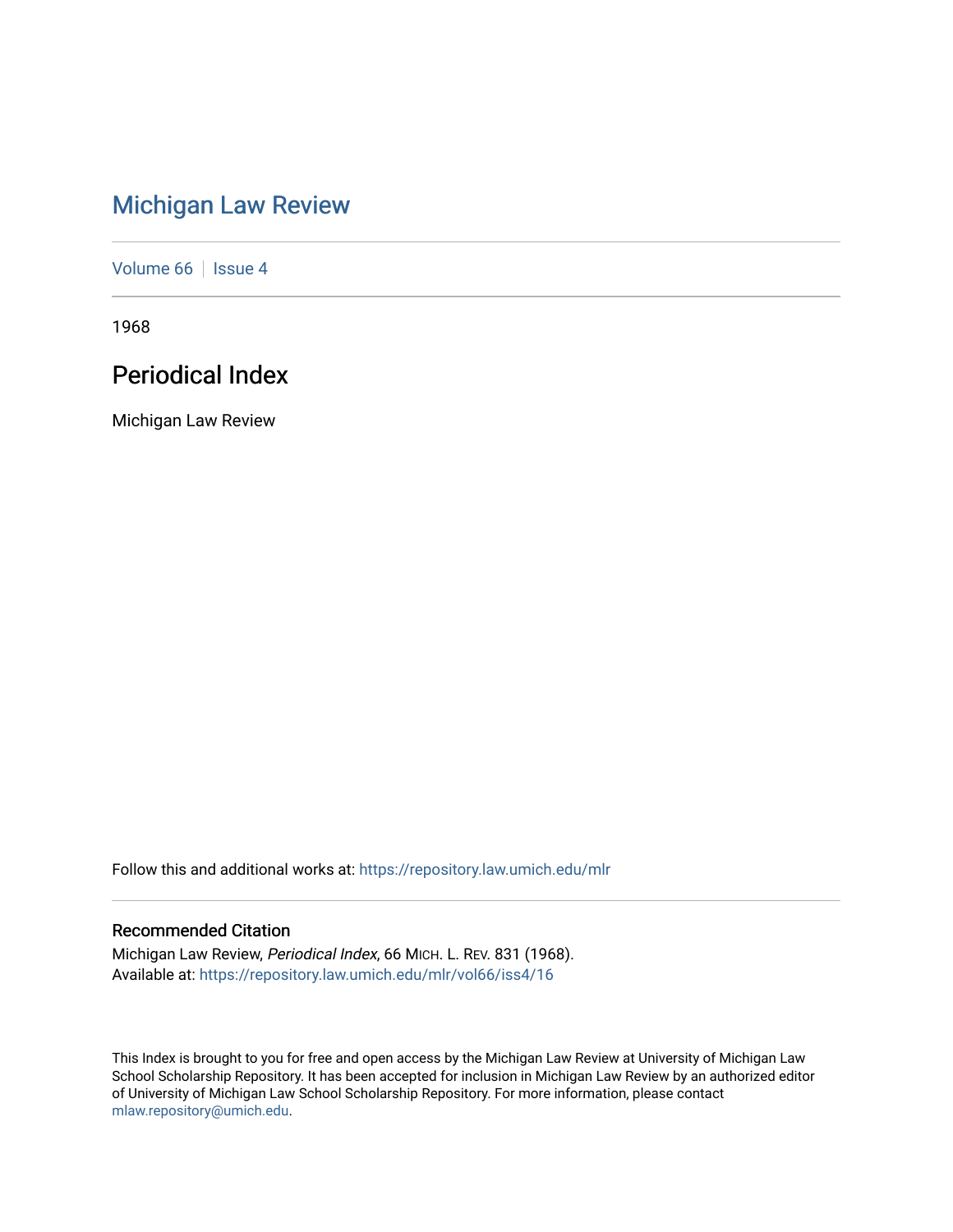# **PERIODICAL INDEX**

This index includes *articles, comments* and some of the longer *notes* and *recent developments* which have appeared in leading law reviews since the publication of the last issue of this *Review.* (a) indicates a leading article.

#### ABORTION

Abortion and the crime-sin spectrum. (a) Willard D. Lorensen. 70 W. Va. L. Rev. 20-39 (Dec.).

California's new therapeutic abortion act: an analysis and guide to medical and legal procedure. (a) Zad Leavy and Alan F. Charles. 15 U.C.L.A.L. Rev. 1-31 (Nov.).

#### ADMINISTRATIVE AGENCIES

Disparaging publicity by federal agen• cies. 67 Colum. L. Rev. 1512-28 (Dec.).

A proposal to end the race to the court house in appeals from federal administrative orders. 68 Colum. L. Rev. 166-74 (Jan.).

#### Am POLLUTION

Control of air pollution through the assertion of private rights. (a) Julian C. Juergensmeyer. 1967 Duke L.J. 1126-55 (Dec.).

### ANTITRUsr LAW

Antitrust-venue-membership in a civil conspiracy to violate the antitrust laws does not automatically subject a corporation to venue in any district where its coconspirators transact business. 53 Va. L. Rev. 1748-54 (Dec.).

The evidentiary burden on affirmative defenses under section 2(£) of the Robinson-Patman act: automatic canteen revisited. (a) Alan M. Frey. 36 Geo. Wash. L. Rev. 347-75 (Dec.).

The twentieth annual antitrust review -1967. (a) Milton Handler. 53 Va. L. Rev. 1667-99 (Dec.).

Unlawful primary line price discriminations: predatory intent and competitive injury. 68 Colum. L. Rev. 137-54 (Jan.).

#### ATTORNEY AND CLIENT

The commencement of the statute of limitations in legal malpractice actionsthe need for re-evaluation. 15 U.C.L.A.L. Rev. 230-44 (Nov.).

#### BANKRUPTCY

Bankruptcy-stay of bankruptcy proceedings denied to creditor seeking lien on exempt property. 66 Mich. L. Rev. 553-62 Gan.).

BANKS AND BANKING

See *State Taxation.* 

#### **CEMETERIES**

Special treatment of cemeteries. 40 S. Cal. L. Rev. 716-27 (Summer).

#### CIVIL PROCEDURE

Amending the rules of civil procedure after Hanna v. Plumer: rule 3. 42 N.Y. U.L. Rev. 1139-54 (Dec.).

Continuing work of the civil committee: 1966 amendments of the federal rules of civil procedure (II). (a) Benjamin Kaplan. 81 Harv. L. Rev. 591-623 (Jan.).

Discovery of the names of witnesses and potential parties: a critique of the Texas rules of civil procedure. 46 Texas L. Rev. 214-22 (Dec.).

The emergence of deceptive advertising as a group tort: a possible consequence of the 1966 federal rule amendment with respect to class actions. (a) Richard F. Dole, Jr. 62 Nw. U.L. Rev. 661-700 (Nov.- Dec.).

Jurisdiction-libel-first amendment's role in determining place of trial in libel actions. 66 Mich. L. Rev.  $542-52$  (Jan.).

The new pendent jurisdiction of the federal courts. (a) Michael Shakman. 20 Stan. L. Rev. 262-86 (Jan.).

Res judicata-mutuality of estoppel rule abandoned in New York. 47 B.U.L. Rev. 636-52 (Fall).

Revised federal rule 23, class actions: surviving difficulties and new problems require further amendment. 52 Minn. L. Rev. 509-32 (Dec.).

Special appearances under the rules of civil procedure. 70 W. Va. L. Rev. 64-73 (Dec.).

#### CIVIL RIGHTS

Effective enforcement of federal nondiscrimination provisions in the hiring of lawyers. (a) Arthur J. Paone and Robert I. Reis. 40 S. Cal. L. Rev. 615-45 (Summer).

An institutional analysis of the agencies administering fair employment practices laws (part I). (a) Arthur E. Bonfield. 42 N.Y.UL. Rev. 823-79 (Nov.).

An institutional analysis of the agencies administering fair employment practices

# [ 831]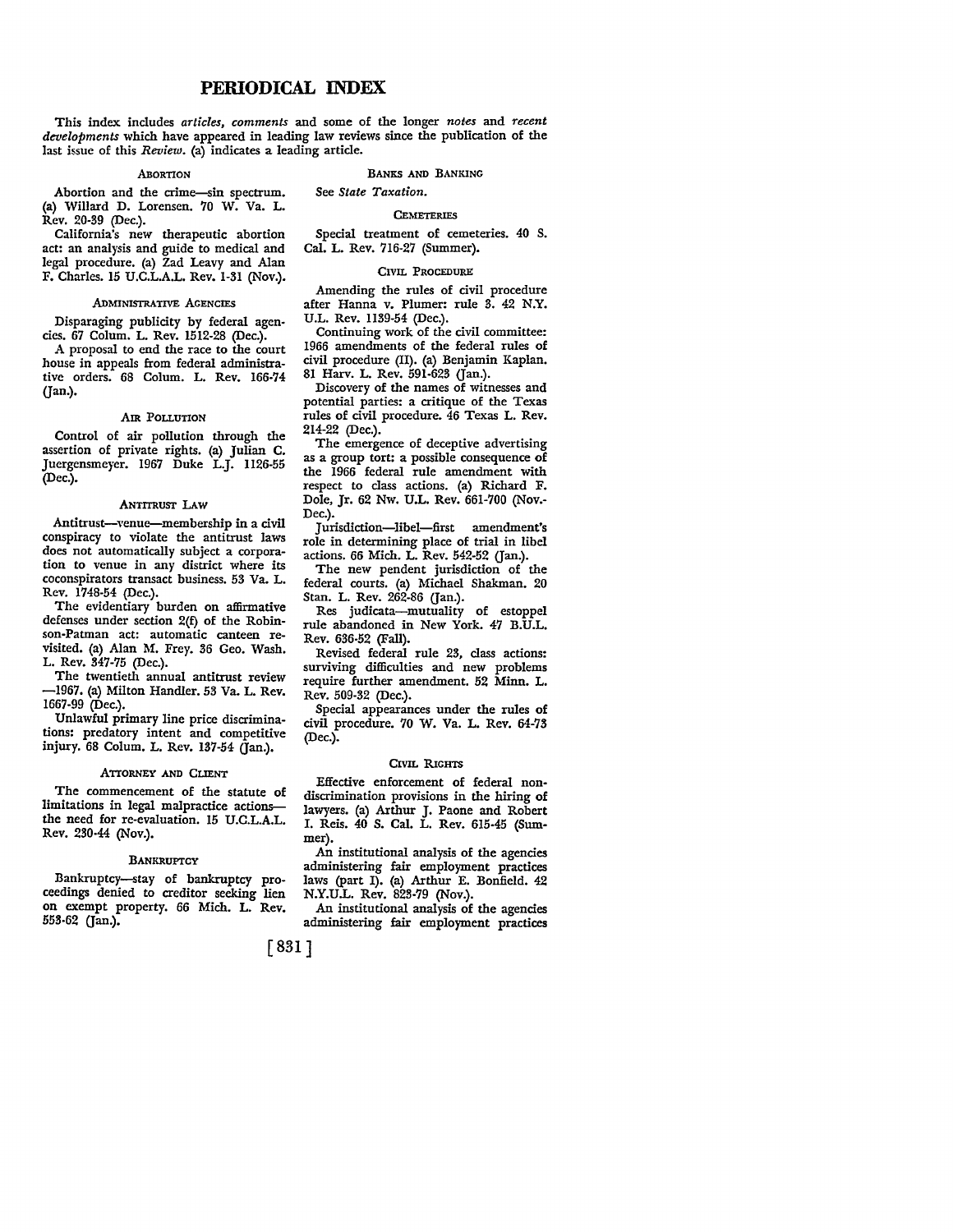laws (part II). (a) Arthur E. Bonfield. 42 N.Y.U.L. Rev. 1035-86 (Dec.).

James Meredith: the battle for opportunity. 1967 Wis. L. "Rev. 970-79 (Fall).

The Negro teacher in desegregated schools. 42 N.Y.U.L. Rev 916-27 (Nov.).

The 1967 amendments to the Minnesota state act against discrimination and the uniform law commissioners' model antidiscrimination act: a comparative analysis and evaluation. (a) Carl A. Auerbach. 52 Minn. L. Rev. 231-435 (Dec.).

## **COMMUNICATIONS**

The merits of reserving the cost-savings from domestic communications satellites for support of educational television. (a) Joel B. Dirlam and Alfred E. Kahn. 77 Yale L.J. 494-519 (Jan.).

# CONFLicr OF LAws

Counter-revolution or alliance for progress? Reflections on reading Cavers, the choice-of-law process. (a) Hans W. Baade. 46 Texas L. Rev. 141-79 (Dec.).

Foreign guest statutes and forum accidents: against the desperanto of state "in• terests." (a) Albert A. Ehrenzweig. 68 Colum. L. Rev. 49-55 (Jan.).

#### CONSTITUTIONAL LAW

The applicability of federal law to the commonwealth of Puerto Rico. (a) Arnold H. Leibowitz. 56 Geo. L.J. 219-71 (Dec.).

The application of the fourth amendment to congressional investigations. 52 Minn. L. Rev. 665-97 (Jan.).

The bill of attainder clauses and legislative and administrative suppression of "subversives." 67 Colum. L. Rev. 1490-511 (Dec.).

California reapportionment: a new amendment. (a) Roland Adickes. 40 S. Cal. L. Rev. 646-68 (Summer).

Confrontation and cross-examination in hearings for the administrative separation of military officers. 20 Stan. L. Rev. 360- 69 Gan.).

Constitutional law: delayed search of accused's vehicle without warrant reasonable under fourth amendment. 52 Minn. L. Rev. 533-40 (Dec.).

Constitutional law: eavesdropping statute held violative of fourth amendment. 52 Minn. L. Rev. 541-53 (Dec.).

Constitutional law-governmental regulation of surface mining activities. 46 N.C.L. Rev. 103-28 (Dec.).

Constitutional law-legislative election of a governor. 46 N.CL. Rev. 128-42 (Dec.).

Constitutional law-racial discrimination-expansion of state action. 46 N.C.L Rev. 149-60 (Dec.).

Constitutional law: right to counsel on collateral attack. 52 Minn. L. Rev. 553-61 (Dec.).

Constitutional law-right to petition government for redress of grievanceswillful falsity or reckless disregard for truth must be proven before federal civilian employee can be discharged for defaming superior in letter to department head. 53 Va. L. Rev. 1754-62 (Dec.).

Constitutional law: state residence requirements for welfare aid held unconstitutional. 52 Minn. L. Rev. 561-70 (Dec.).

The court of military appeals and the bill of rights: a new look. 36 Geo. Wash. L. Rev. 435-46 (Dec.).

Cy pres and the fourteenth amendment: a discriminating look at very private schools and not so charitable trusts. (a) Stuart M. Nelkin. 56 Geo. L.J. 272-314 (Dec.).

Defendant's right to an unbiased federal grand jury. (a) Joseph W. Bartlett. 47 B.U.L. Rev. 551-66 (Fall).

The desegregation opinion revisited: legal or sociological. (a) Morris D. Forkosch. 21 Vand. L. Rev. 47-76 (Dec.).

The disparity between due process and full faith and credit: the problem of the somewhere wife. (a) William H. Rodgers, Jr. and Linda A. Rodgers. 67 Colum. L. Rev. 1363-403 (Dec.).

Double jeopardy: six common boners summarized. (a) Walter T. Fisher. 15 U.C.L.A.L. Rev. 81-96 (Nov.).

The fourth amendment and housing inspections. 77 Yale L.J. 521-40 (Jan.).

Free speech for mustangs and mavericks. (a) Daniel H. Pollitt. 46 N.C.L. Rev. 39-55 (Dec.).

Freedom of expression under state constitutions. 20 Stan. L. Rev. 318-35 (Jan.).

The growth of Justice Black's philosophy on freedom of speech: 1962:1966. (a) Michael Ash. 1967 Wis. L. Rev. 840-62 (Fall).

Policing civilians accompanying the United States armed forces overseas: can United States commissioners fill the jurisdictional gap? (a) Peter D. Ehrenhaft. 36 Geo. Wash. L. Rev. 273-307 (Dec.).

Religious liberty, nonestablishment, and doctrinal development-part II: the nonestablishment principle. (a) Donald A. Giannella. 81 Harv. L **Rev.** 513-90 Gan,).

The right of the people to be secure: the developing role of the search warrant. 42 N.Y.UL. Rev. 1119-38 (Dec.).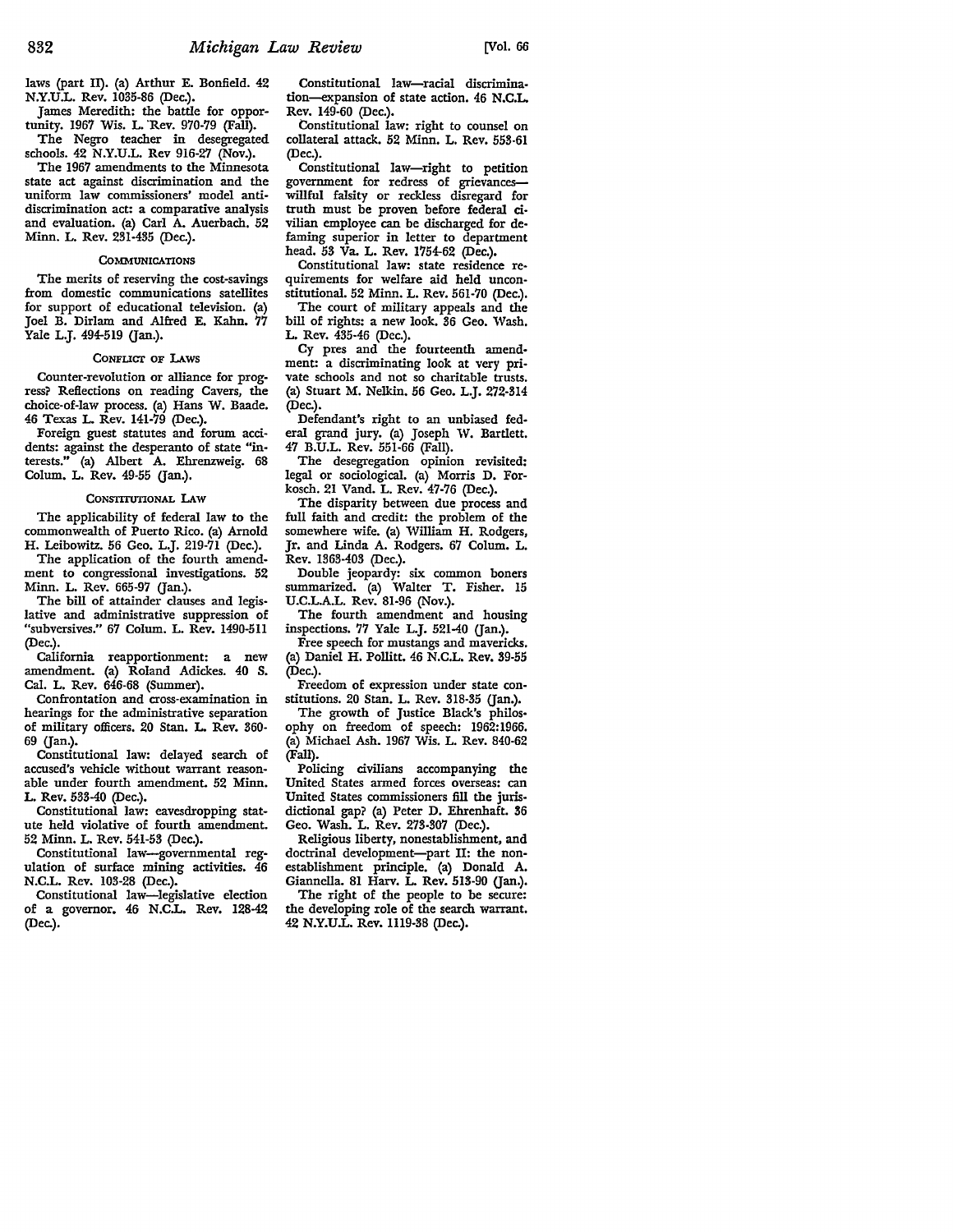Right to counsel in criminal tax investigations. (a) Norvie L. Lay. 43 Ind. L.J. 69-90 (Fall).

Riot control and the fourth amendment. 81 Harv. L. Rev. 625-37 (Jan.).

Riot control: the constitutional limits of search, arrest and fair trial procedure. 68 Colum. L. Rev. 85-115 Gan.).

#### CONSUMER PROTECTION

State consumer protection: a proposal. 53 Iowa L. Rev. 710-43 (Dec.).

#### **CONTRACTS**

See also *Legal Education.* 

Another look at construction bidding and contracts at formation. 53 Va. L. Rev. 1720-47 (Dec.).

Modification of a contract in New York: criteria for enforcement. 35 U. Chi. L. Rev. 173-206 (Autumn).

## **COPYRIGHT**

Electronic plagiarism-the display of copyrighted articles on television. 56 Geo. L.J. 360-80 (Dec.).

#### **CORPORATIONS**

A closer look at disability "buy-outs" for the close corporation. 52 Minn. L. Rev. 483-508 (Dec.).

The corporate fiduciary's power to vote its own stock. 68 Colum. L. Rev. 116-36 Gan.).

Corporate opportunity in the close corporation-a different result? 56 Geo. L.J. 381-91 (Dec.).

The 1967 amendments to the Indiana general corporation act. (a) Richard E. Deer and Douglas F. Burns, 43 Ind. L.J. l 4-33 (Fall).

#### **CRIMINAL LAW**

Coroners' inquests: the impact of Watts. (a) James N. Adler. 15 U.C.L.A.L. Rev. 97-117 (Nov.).

H. L. A. Hart and the doctrines of mens rea and criminal responsibility (a) Richard A. Wasserstrom. 35 U. Chi. L. Rev. 92- 126 (Autumn).

Testing the factual basis for a search warrant. 67 Colum. L. Rev. 1529-34 (Dec.).

#### **DEFAMATION**

The New York Times rule and society's interest in providing a redress for defamatory statements. 36 Geo. Wash. L. Rev. 424-34 (Dec.).

#### **DEPORTATION**

Judicial review of final orders of deportation. 42 N.Y.U.L. Rev. 1155-69 (Dec.).

#### ETHIOPIAN LAW

The development of legal systems: the Ethiopian experience. (a) Robert A. Sedler. 53 Iowa L. Rev. 562-635 (Dec.).

#### **EVIDENCE**

The doctor in court: impartial medical testimony. 40 S. Cal. L. Rev. 728-41 (Summer).

Group therapy and privileged communication. 43 Ind. L.J. 93-105 (Fall).

Learned treatises as direct evidence: the Alabama experience. 1967 Duke L.J. 1169-201 (Dec.).

One further footnote on attempting the impossible. (a) Graham Hughes. 42 **N.Y.-** U.L. Rev. 1005-34 (Dec.).

Out on a limb of the poisonous tree: the tainted witness. {a) Roger S. Ruffin. 15 U.C.L.A.L. Rev. 32-80 (Nov.).

Waiver of objections to former testimony. (a) Leon Letwin. 15 U.C.L.A.L. Rev. 118-55 (Nov.).

#### FEDERAL COMMUNICATIONS COMMISSION

Fairness, freedom and cigarette advertising: a defense of the federal communications commission. 67 Colum. L. Rev. 1470-89 (Dec.).

#### FOREIGN LAW

# See *Ethiopian Law.*

#### GOVERNMENT CoNTRAcrs

Government contracts procurement: a case for mergers and acquisitions. 53 Iowa L. Rev. 637-70 (Dec.).

#### HOUSING

Housing-part I: perspectives and problems: a symposium. Articles by Joseph J. Spengler, Nathaniel S. Keith, Richard F. Babcock and Fred P. Bosselman, Edward J. Kaiser and Shirley F. Weiss, Saul B. Klaman, John B. Halper, Arthur R. Cogswell, Frederick H. Bair, Jr., Patrick J. Rohan, Sylvester Petro, George Sternlieb and Lawrence M. Friedman. 32 Law &: Contemp. Prob. 191-370 (Spring).

#### INCOME **TAX**

Application of the thin incorporation doctrine of the subchapter S one-class-ofstock requirement. 1967 Duke L.J. 1202- 14 (Dec.).

**An** argument for the elimination of the "business" test from the administration of the net operating loss carryover. (a) Richard S. Rothberg. 43 Ind. L.J. 34-68 (Fall).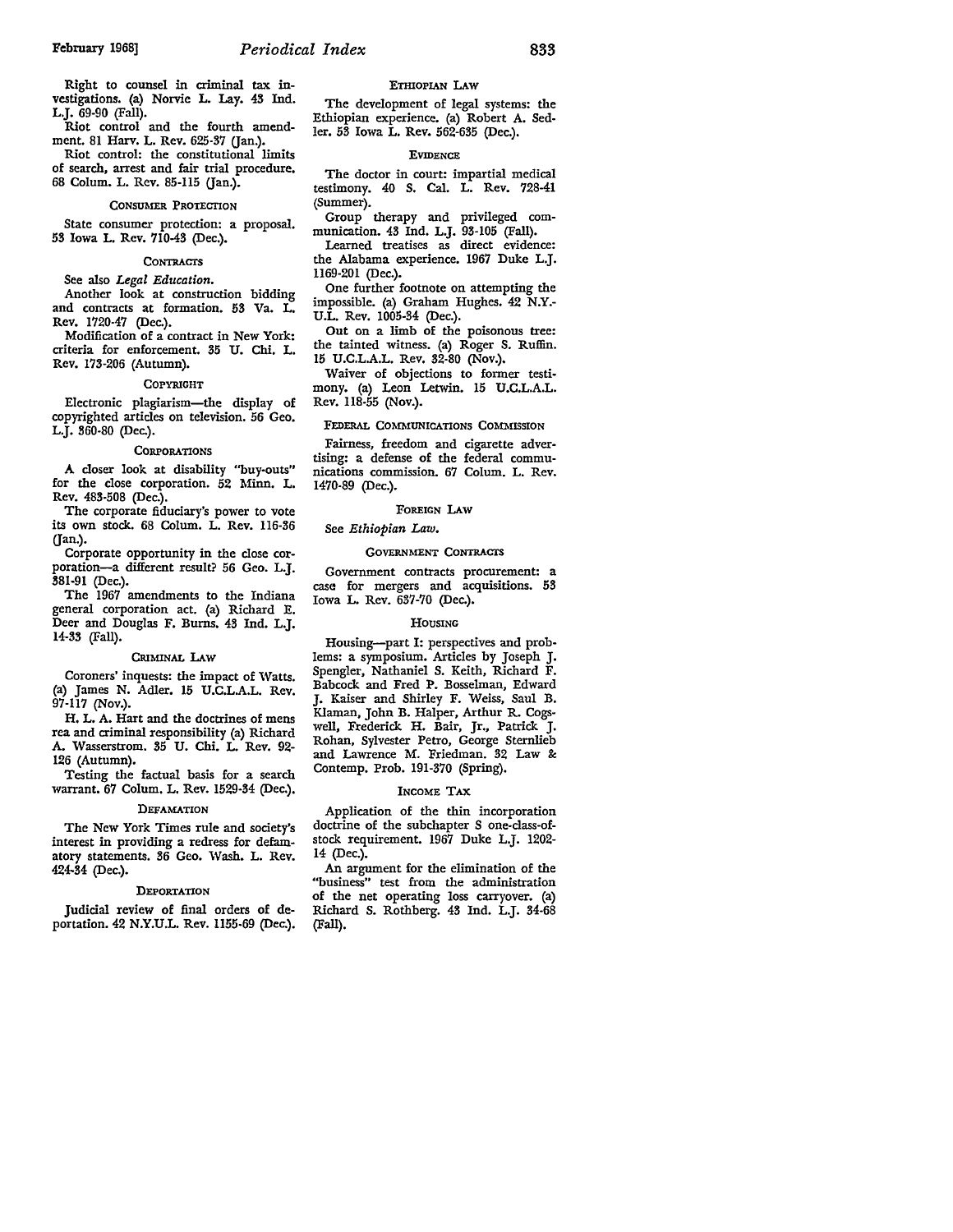The Baan-Gordon cases-a new twist on spin-offs. 56 Geo. L.J. 337-59 (Dec.).

Blocked income of controlled foreign corporations. (a) Herbert I. Lazerow. 43 Ind. L.J. 1-13 (Fall).

California's uniform division of income for tax purposes act. (a) Frank M. Keesling and John S. Warren. 15 U.C.L.A.L. Rev. 156-75 (Nov.).

Divorce and taxes: new aspects of the Davis denouement. (a) Herbert E. Schwartz. 15 U.C.L.A.L. Rev. 176-99 (Nov.).

Federal tax rulings:, procedure and policy. 21 Vand. L. Rev. 78-99 (Dec.). Guaranteed shareholder loans and thin

capitalization. 70 W. Va. L. Rev. 52-63 (Dec.).

Income tax-capital gains tax-meaning of "more than 80 percent in value of the outstanding stock" under section 1239. 66 Mich. L. Rev. 533-42 (Jan.).

Income tax-listing abandoned residence for sale and not for rent considered sufficient to convert to "property held for the production of income." 66 Mich. L. Rev. 562-69 (Jan.).

Learned Hand's contribution to the law of tax avoidance. (a) Marvin A. Chirelstein. 77 Yale L.J. 440-74 (Jan.).

Lobbying for the public interest-federal tax policy and administration. (a) Ronald S. Bored. 42 N.Y.U.L. Rev. 1087- 117 (Dec.).

Loss carryovers and corporate alterations: toward a uniform approach. (a) James B. Loken. 52 Minn. L. Rev. 571- 625 (Jan.).

A reconstruction of taxation's blockage doctrine. 20 Stan. L. Rev. 336-46 (Jan.).

(F) Reorganizations and proposed alternate routes for post reorganization net operating loss carrybacks. 66 Mich. L. Rev. 498-516 (Jan.).

The Sierra club: the procedural aspects of the revocation of its tax exemption. (a) Irving M. Grant. 15 U.C.L.A.L. Rev. 200- 16 (Nov.).

Taxation - manufacturer's advances taxed in year of receipt without full cost of goods sold exclusion. 47 B.U.L. Rev. 652-69 (Fall).

Variations on the spin-off as non-taxable distributions. 67 Colum. L. Rev. 1544-51 (Dec.).

#### ILUNOIS SUPREME COURT

Illinois supreme court review. 62 **Nw.**  U.L. Rev. 736-807 (Nov.-Dec.).

INHERITANCE, EsTATE AND GIFT TAXES

Joint tenancies and tenancies by the

entirety in Michigan-federal gift tax considerations. (a) Douglas A. Kahn. 66 Mich. L. Rev. 431-50 (Jan.).

Estate tax application to the gifts to minors act. 43 Ind. L.J. 142-54 (Fall).

Massachusetts inheritance taxation of retirement plan proceeds as transfers intended to take effect at death. 47 B.U.L. Rev. 6ll-35 (Fall).

## INSURANCE

The basic protection plan for traffic accident cases. (a) Robert E. Keeton and Jeffrey O'Connell. 43 Notre Dame Law. 184-92 (Dec.).

Group insurance: notification of termination of coverage. 40 S. Cal. L. Rev. 697-707 (Summer).

Ministers Life & Casualty Union v. Haase: the new trend in state regulation of unauthorized mail-order insutance companies. (a) John M. Manders. 43 Notre Dame Law. 157-83 (Dec.).

Riot insurance. 77 Yale L.J. 541-58 (Jan.). What price liability for insurance car-

riers who undertake voluntary safety inspections? (a) Stephen S. Boynton and **H.**  Bradley Evans, Jr. 43 Notre Dame Law. 193-201 (Dec.).

# INTERNATIONAL LAW

The Geneva prisoner of war convention: an appraisal. (a) Delbert D. Smith. 42 N.Y.U.L. Rev. 880-914 (Nov.).

International protection of human rights and the United Nations covenants. (a) Robert Starr. 1967 Wis. L. Rev. 863-90 (Fall).

The laws of war and the juridical control of weapons of mass destruction in general and limited wars. (a) W. T. Mallison, Jr. 36 Geo. Wash. L. Rev. 308-46 (Dec.).

The principle of linguistic equality in judicial proceedings and in the interpretation of pluralingual legal instruments: the regime linguistique in the court of justice of the European communities. (a) Lisbeth Stevens. 62 Nw. U.L. Rev. 701-34 (Nov.-Dec.).

#### JUVENILE COURTS

Guidelines from Gault: revolutionary requirements and reappraisal. (a) Orman W. Ketcham. 53 Va. L. Rev. 1700-18 (Dec.).

## LABOR LAW

The confrontation of federal preemption and state right-to-work laws. (a) Stanley D. Henderson. 1967 Duke L.J. 1079-125 (Dec.).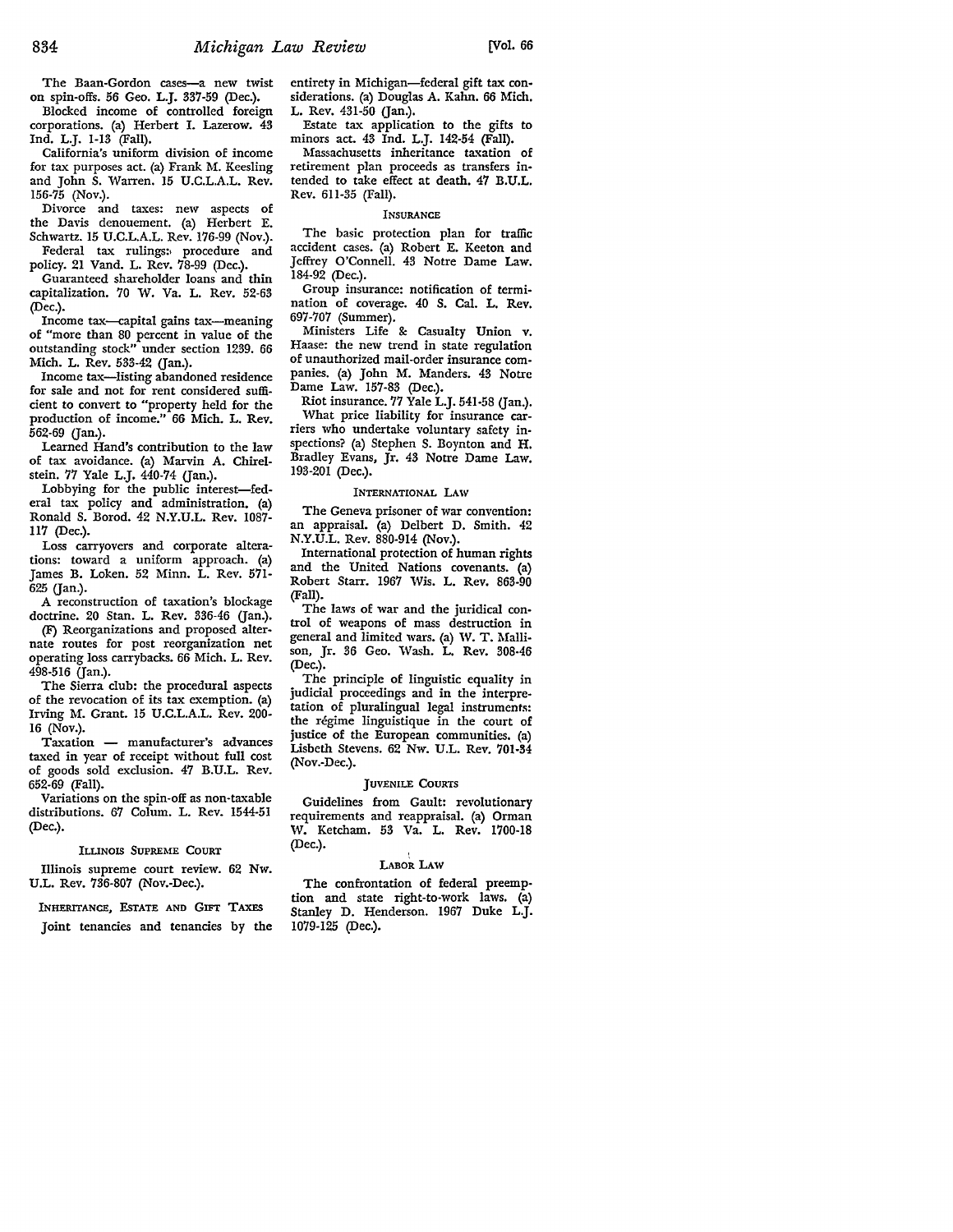Employer motivation under section 8(a) (3) of the national labor relations act. 43 Notre Dame Law. 202-13 (Dec.).

Employment at will vs. individual freedom: on limiting the abusive exercise of employer power. (a) Lawrence E. Blades. 67 Colum. L. Rev. 1404-35 (Dec.).

The fiduciary duties of union officials under section 501 of LMRDA. (a) R. Theodore Clark, Jr. 52 Minn. L. Rev. 437- 82 (Dec.).

Individual control over personal grievances under Vaca v. Sipes. 77 Yale L.J. 559-78 (Jan.).

Judicial approaches to secondary boycotts under the railway labor act. 42 N.Y. U.L. Rev. 928-46 (Nov.).

Labor law: requiring employer to bargain with old union at new location in "runaway shop" situation is beyond NL RB's authority. 1967 Duke L.J. 1215-32 (Dec.).

Primary picketing at a "movable situs" as a test for secondary boycotts. 67 Colum. L. Rev. 1535-43 (Dec.).

UMW v. Gibbs and pendent jurisdiction. 81 Harv. L. Rev. 657-72 (Jan.).

The use of tests in promotions under seniority provisions. 21 Vand. L. Rev. 100-24 (Dec.).

# LAW AND SOCIETY

Deing and doing: a study of status responsibility and voluntary responsibility. (a) John R. Silber. 35 U. Chi. L. Rev. 47-91 (Autumn).

The model of rules. (a) Ronald M. Dworkin. 35 U. Chi. L. Rev. 14-46 (Autumn).

Rules, policy and decision making. (a) Graham Hughes. 77 Yale L.J. 411-39 Gan.).

The scope of law: man, morals, or money? 1967 Wis. L. Rev. 961-69 (Fall). Social solidarity and the enforcement

of morality. (a) H. L. A. Hart. 35 U. Chi. L. Rev. 1-13 (Autumn).

Violence in American society-a problem of critical concern. 36 Geo. Wash. L. Rev. 407-23 (Dec.).

#### LEGAL EDUCATION

The moot court program at West Virginia university college of law. (a) Thomas C. Cady. 70 W. Va. L. Rev. 40-49 (Dec.).

The relevance of contract theory: a symposium. Articles by Malcolm P. Sharp, Lawrence M. Friedman and Stewart Macaulay, Richard E. Speidel and Addison Mueller. 1967 Wis. L. Rev. 803-39 (Fall).

# **LEGISLATURES**

State legislative services: an overview. 21 Vand. L. Rev. 125-41 (Dec.).

#### MEDICINE

Rehabilitation treatment for the reluctant patient. (a) David J. Sharpe. 36 Geo. Wash. L. Rev. 376-406 (Dec.).

#### MINNESOTA SUPREME COURT

The Minnesota supreme court 1966-1967. 52 Minn. L. Rev. 698-760 (Jan.).

#### MUTUAL FUNDS

Protecting the mutual fund investor: the SEC reports on the SEC. (a) Walter Werner. 68 Colum. L. Rev. 1-48 (Jan.).

## PATENTS

The demise of res judicata in ex parte patent office practice. 43 Notre Dame Law. 214-26 (Dec.).

Licensee estoppel in patent and trademark cases. (a) James M. Treece. 53 Iowa L. Rev. 525-61 (Dec.).

The misuse doctrine and post expiration-discriminatory-and exorbitant patent royalties. 43 Ind. L.J. 106-29 (Fall).

#### PENOLOGY

The problems of modern penology: prison life and prisoners' rights. 53 Iowa L. Rev. 671-709 (Dec.).

### POLICE

The police response to the domestic disturbance. 1967 Wis. L. Rev. 914-60 (Fall).

#### PRIVACY

Privacy. (a) Charles Fried. 77 Yale L.J. 475-93 (Jan.).

A proposal for legislative control of electronic surveillance. 43 Ind. L.J. 130-41 (Fall).

# PUBLIC WELFARE

Texas welfare appeals: the hidden right. 46 Texas L. Rev. 223-53 (Dec.).

#### REAL PROPERTY

Governmental refilling of lakes and ponds and the artificial maintenance of water levels: must just compensation be paid to abutting landowners? (a) Robert E. Deck. 46 Texas L. Rev. 180-212 (Dec.). Reconciling competing public claims on

land. 68 Colum. L. Rev. 155-65 (Jan.). Toward greater marketability of land titles-remedying the defective acknowledgment syndrome. (a) James A. Webster, Jr. 46 N.C.L. Rev. 56-70 (Dec.).